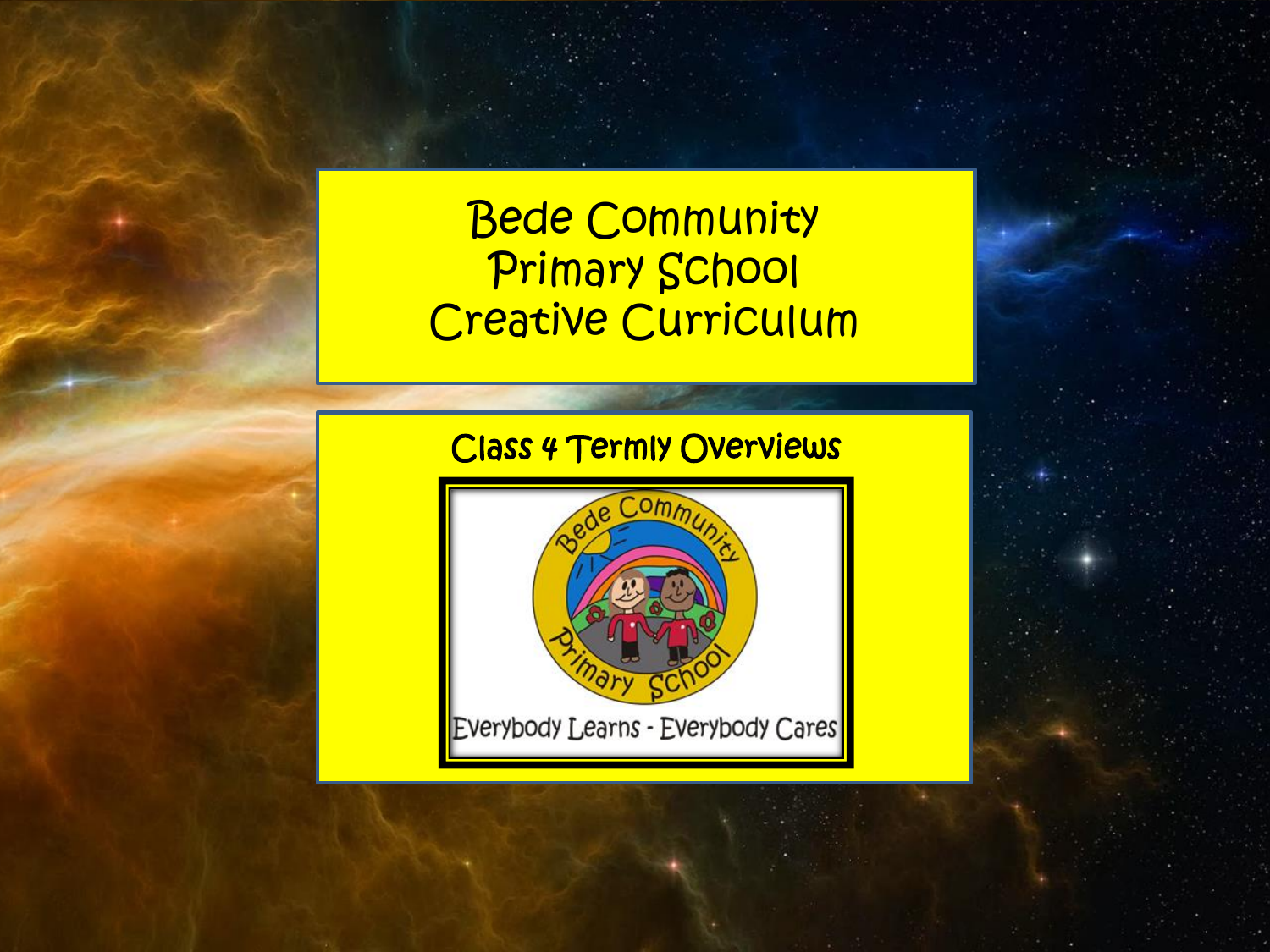This topic builds upon understanding from Y3. Scale a timeline to move on from the Romans: who came after them? Children should know that the Vikings followed, before a Saxon invasion and attempts to invade from Scotland. The topic draws a focus on Saxon life, including where they lived, how they lived and even what they wore.

Children will explore art through different mediums, such as jewellery and textiles, as well as music.

The topic draws to a close by learning about one of the final Anglo Saxon kings, Edward I, who started the Westminster Abbey project.

Begin this topic by revisiting the timeline: children will now see how the Maya spanned from times before the Roman empire and beyond, encompassing the Saxon period too. This helps them scale the longevity of the Maya. This topic helps them to explore a new continent, with new geographical features.

Their historical learning will help them draw a contrast between the Maya, themselves and other periods learned about from history. The use of shadow theatre will bring together science, DT and music into a meaningful experience of this south American civilisation.

#### Autumn 1: Invasion!

This topic builds upon work in Y2 themes around fireworks, linking in its main text and focus upon light in both art and science. Children will link this scientific understanding to their work in DT and produce work relevant to the time of year and which demonstrates planning skills for a more complex product.

While the making of a zoetrope can be difficult, it is the evaluation which children should start to make use of: learning how new techniques and/or tools can help them to perform tasks better. This topic is a good start for introducing the energy models in science to explain how electricity moves around a circuit.

### Spring 1: Who were the Maya?

Water is important to everyone in so many ways. Children will explore how water varies in availability around the world, how it reaches them and why we fund charities to help some people gain better access to water. This topic opens up a philosophical enquiry about whether people should be moved closer to water, as well as opening the eyes and ears to art and music inspired by water and the effect it can have on the surrounding environment. By looking at the changes along the Tyne, our local body of water, it prepares the children from their final topic.

### Summer 1: Local Heroes

Some incredibly clever and important people have came from Tyneside. Alan Shearer is a very famous Geordie, but who was James Renforth, buried nearby? Who built the High Level Bridge, the world's first double decker river crossing? Most Gateshead residents have been to Saltwell Park: this topic reveals who William Wailes was and why he built his magnificent home. Linking back to the changes along the Tyne, the topic moves on to introduce Lord Armstrong, a man who sent many warships along the river and off to sea. His home was a marvel of its age and is still a brilliant place to visit today.

This topic links well to science too, helping children learn by finding out about the naturalist and artist Thomas Bewick. Children can also recap their knowledge of circuitry when finding out who Joseph Swan was. This topic also has a good scope for philosophical enquiry: Emily Davies, a Gateshead resident, founded Girton College. Should education be open to everyone? When should people be separated, if ever? The learning from this term will be linked back to in Y6 when children look at how the Industrial Revolution became a turning point for Tyneside.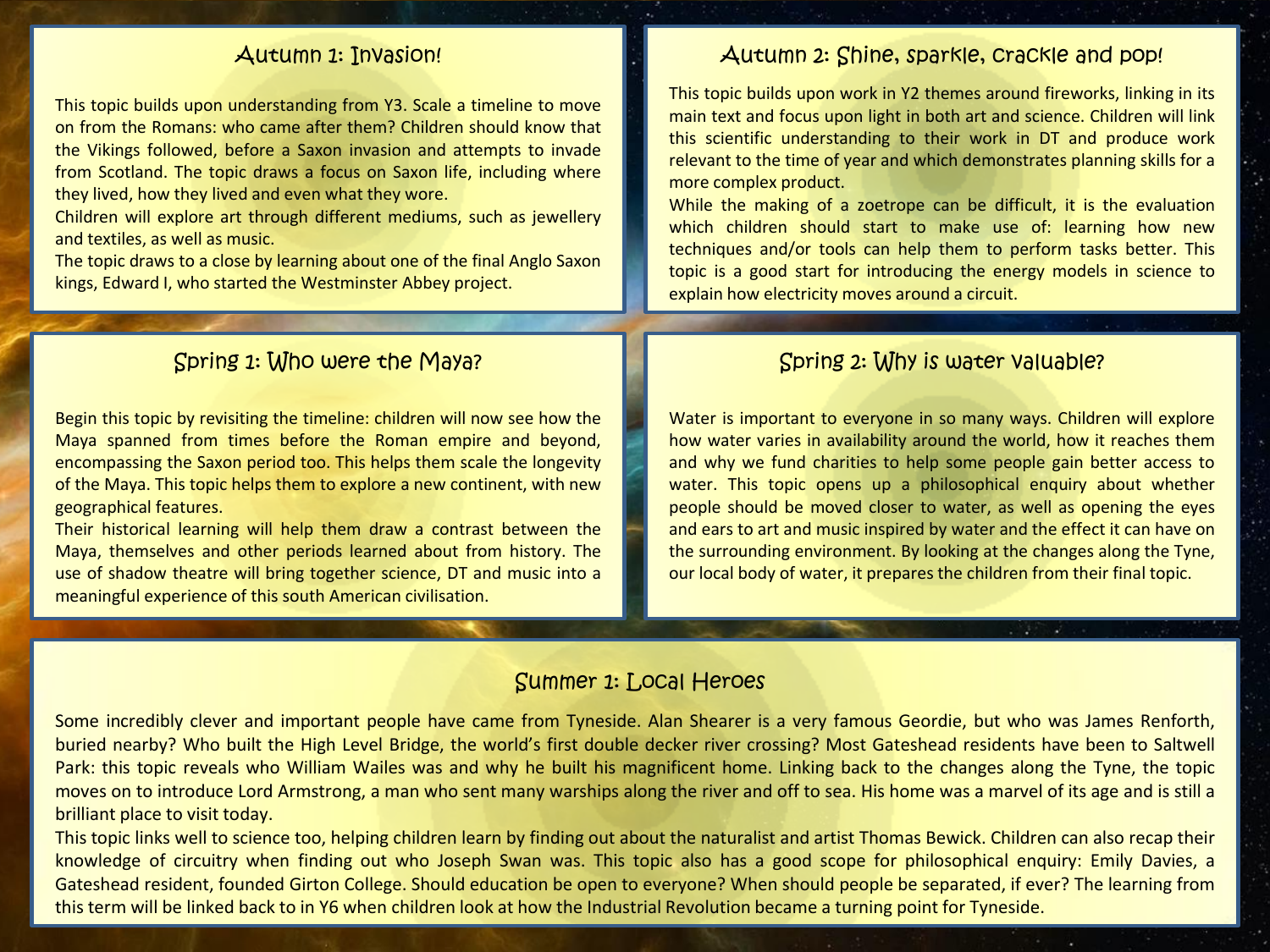Class 4 Autumn 1 Invasion!

| <b>English links</b><br><b>Check spelling</b><br>lists for possible<br>links to topic<br>Reading<br>comprehensions<br>from key text(s)<br>Write a short<br>adventurous story<br>based on a key<br>text<br>Write a letter<br>to/from a main<br>character<br>Produce a poem<br>to tell a short story<br><b>Write instructions</b><br>for making<br>jewellery<br>Maths links<br><b>Measurements</b> | Art & Design<br>Plan and sketch Saxon-style<br>jewellery, clasps and buckles.<br>Make the above using foil<br>Plan and sketch pictures of<br><b>Saxon and Viking people</b><br>Use dyes to place these<br>pictures on fabric                                                                                                          | How to create a short film                                                                                                                                                                                                                                                                                                                                                                                            | Computing<br>King Alfred the Movie:<br>Children learn about how to create<br>good footage in order to plan, act,<br>record and edit a short movie about<br>King Alfred and the Cakes.<br>Children require iPad or digital<br>camera and laptop | <b>Design</b><br><b>Technology</b><br>Design, make and evaluate a<br>Saxon hut/house                                                                                                                                                                                                               |  | <b>NC links</b><br>Ar2/1.1<br>Ar2/1.2<br>Co2/1.2<br>DT2/1.1b<br>DT2/1.2b<br>DT2/1.3a<br>DT2/1.3b |
|--------------------------------------------------------------------------------------------------------------------------------------------------------------------------------------------------------------------------------------------------------------------------------------------------------------------------------------------------------------------------------------------------|---------------------------------------------------------------------------------------------------------------------------------------------------------------------------------------------------------------------------------------------------------------------------------------------------------------------------------------|-----------------------------------------------------------------------------------------------------------------------------------------------------------------------------------------------------------------------------------------------------------------------------------------------------------------------------------------------------------------------------------------------------------------------|------------------------------------------------------------------------------------------------------------------------------------------------------------------------------------------------------------------------------------------------|----------------------------------------------------------------------------------------------------------------------------------------------------------------------------------------------------------------------------------------------------------------------------------------------------|--|--------------------------------------------------------------------------------------------------|
|                                                                                                                                                                                                                                                                                                                                                                                                  | Geography<br>Find out where the Anglo<br>Saxons and Vikings came from<br><b>Identify Saxon/Viking</b><br>settlements on a map of Britain<br>Find topographical features -<br>hills - to plan an Anglo-Saxon<br>settlement<br>Understand how land use has<br>changed over time - compare<br>plans of farms and aerial<br><i>images</i> | <b>History</b><br>Learn why the Anglo Saxons<br>came to Britain<br><b>Discover how the Anglo</b><br>Saxons lived - houses and<br>settlements<br>Find out when Scots invaded<br>Learn about where the Vikings<br>raided and Danegeld<br>Know who Edward the<br>Confessor was and when he<br>died<br>PSHE<br><b>Health &amp; wellbeing</b><br><b>Relationships</b><br>Living in the wider world<br>PE/Outdoors<br>Games |                                                                                                                                                                                                                                                | <b>Music</b><br>Introduce the recorder from<br>the Abracadabra books - Old<br>Woman (Song about shearing<br>sheep)<br><b>Compare Saxon and modern</b><br><i>instruments</i>                                                                                                                        |  | Ge2/1.1b<br>Ge2/1.3b<br>Hi2/1.3<br>Hi2/1.4<br>Mu2/1.1<br>Mu2/1.6<br>Pe2/1.1<br>Sci4/4.1          |
| for Anglo Saxon<br>house<br><b>Find differences</b><br>between modern<br>times and<br>important Saxon<br>dates<br><b>Find fractions of</b><br>a fabric to dye                                                                                                                                                                                                                                    | <b>Religious Education</b><br><b>Impressions of Jesus</b><br>How did Jesus describe<br>himself, what did people think<br>about Jesus and why did some<br>want him dead? What are my<br>beliefs about Jesus and his<br>purpose? Do I have any beliefs?                                                                                 |                                                                                                                                                                                                                                                                                                                                                                                                                       |                                                                                                                                                                                                                                                | <b>Science</b><br>Identify how sounds are made,<br>knowing the link with vibrations<br>Recognise that sound energy<br>travels as vibrations from a<br>source, through a medium, to<br>the ear<br>Find out how pitch can be<br>changed<br>Explain how sound gets fainter<br>further from the source |  | <b>MFL</b><br>Delivered by peripatetic<br>teacher                                                |
| <b>Key Text (s)</b><br><b>Enrichment Opportunities</b>                                                                                                                                                                                                                                                                                                                                           |                                                                                                                                                                                                                                                                                                                                       |                                                                                                                                                                                                                                                                                                                                                                                                                       |                                                                                                                                                                                                                                                |                                                                                                                                                                                                                                                                                                    |  |                                                                                                  |
| Anglo Saxon Boy - Tony Bradman<br><b>Beowulf - Michael Morpurgo</b><br><b>Wolf Girl - Theresa Thomlinson</b>                                                                                                                                                                                                                                                                                     |                                                                                                                                                                                                                                                                                                                                       |                                                                                                                                                                                                                                                                                                                                                                                                                       |                                                                                                                                                                                                                                                | <b>Visit Bede's World</b><br>Invite a musician into school<br>Invite a weaver into school<br>$U\left(\right)$ $+$ $\left(\right)$ $\left(\right)$ $\left(\right)$ $\left(\right)$ $\left(\right)$                                                                                                  |  | Find musical instruments which could be shown                                                    |

Visit Lindisfarne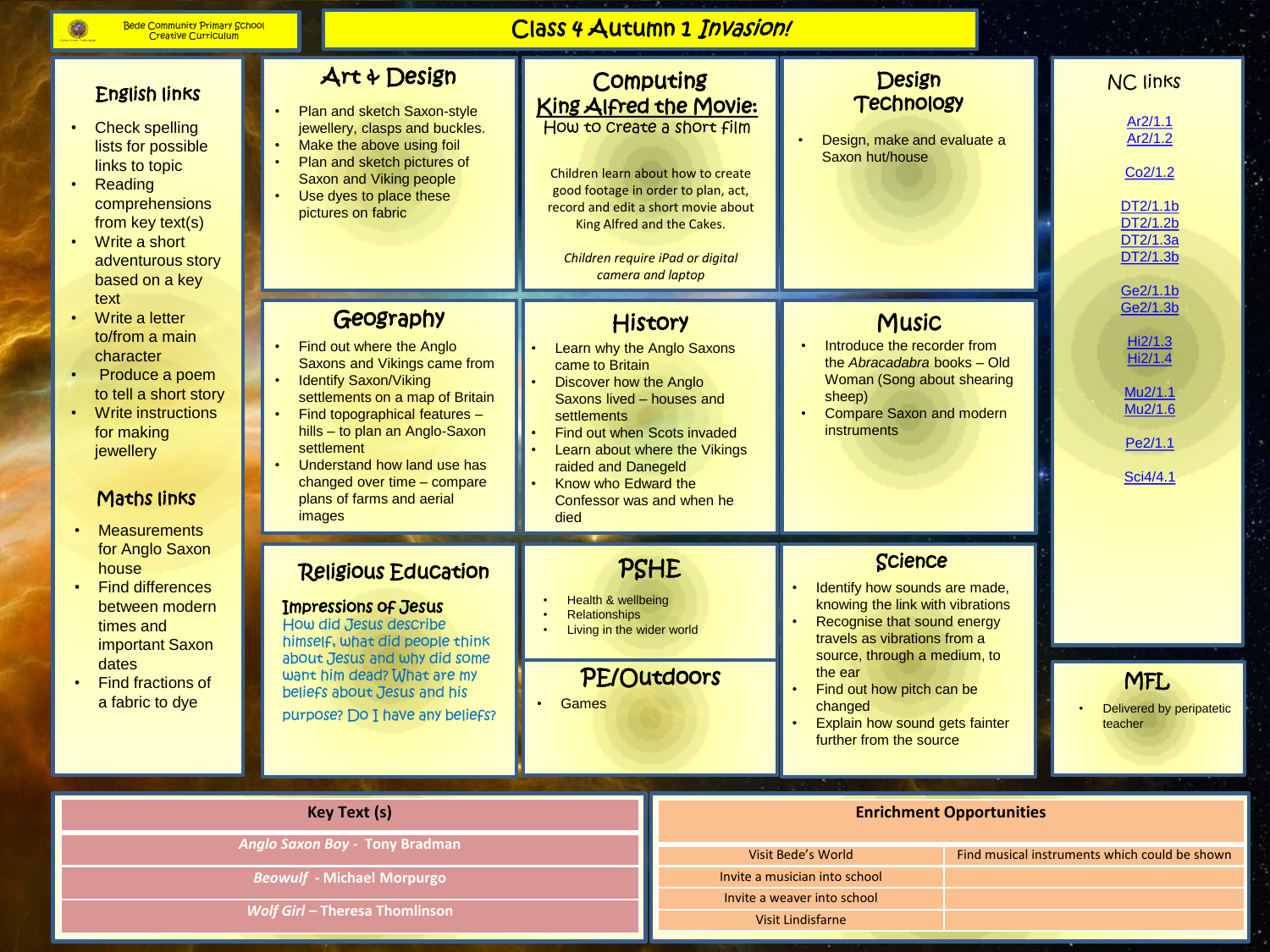Ô

# Class 4 Autumn 2 *Shine, sparkle, crackle and pop!*

| <b>English links</b><br>Describe the<br>motion and effect<br>of light as it<br>moves<br>Produce<br>instructions for<br>making a<br>zoetrope<br>Write a report<br>about making an | Art & Design<br>Produce paintings which show<br>the effect of light<br>Use art apps to experiment<br>with colour accents<br>Produce patterns based on<br>snowflakes and lightning<br><b>strikes</b>                                                               | Computing<br><b>Scratch, Crackle, Pop:</b><br>Creating games with block<br>coding in Scratch<br>Children further develop their knowledge of<br>Scratch and learn to: animate sprites, create<br>simple AI programs and debug problems in<br>their own games.<br>Children require Chromebooks or laptops | Design<br><b>Technology</b><br>Design, make and evaluate a<br>zoetrope<br>Design, make and evaluate a<br>Christmas decoration using<br>electrical circuits and mirrors                       | <b>NC links</b><br>Ar2/1.2<br>Co2/1.2<br>Co2/1.3<br>DT2/1.1a<br>DT2/1.4a<br>DT2/1.4c<br>Mu2/1.2 |
|----------------------------------------------------------------------------------------------------------------------------------------------------------------------------------|-------------------------------------------------------------------------------------------------------------------------------------------------------------------------------------------------------------------------------------------------------------------|---------------------------------------------------------------------------------------------------------------------------------------------------------------------------------------------------------------------------------------------------------------------------------------------------------|----------------------------------------------------------------------------------------------------------------------------------------------------------------------------------------------|-------------------------------------------------------------------------------------------------|
| electrical circuit<br>with appropriate<br>vocabulary<br>Write poems<br>based upon light<br>and patterns<br>Maths links<br>Collect data on<br>conductive and                      | Geography<br>This topic does not readily link<br>to aspects of geography. If the<br>class teacher finds a link, then<br>develop it!                                                                                                                               | <b>History</b><br>This topic does not readily link to<br>aspects of history. If the class<br>teacher finds a link, then develop<br>it!                                                                                                                                                                  | <b>Music</b><br>Compose and perform a<br>melody to accompany the<br>movement of the zoetrope                                                                                                 | Pe2/1.1<br>Sci3/4.1<br>Sci4/4.2                                                                 |
| insulating<br>materials<br>Use a luxmeter<br>to take<br>readings of<br>light strength<br>and collect<br>data                                                                     | <b>Religious Education</b><br><b>Hinduism</b><br>What are the significant<br>meanings within the story of<br>Rama and Sita?<br>What are the most important<br><b>Customs during Divali?</b><br>Christmas<br>What is the most important<br>part of nativity story? | <b>PSHE</b><br>Health & wellbeing<br><b>Relationships</b><br>Living in the wider world<br>PE/Outdoors<br><b>Games</b><br><b>Gymnastics/Dance</b>                                                                                                                                                        | <b>Science</b><br>Recognise need light to see<br>things; dark is absence of light<br>Light can be reflected<br><b>Construct simple circuit</b><br>Common conductors (metals)<br>& insulators | <b>MFL</b><br>Delivered by peripatetic<br>teacher                                               |
|                                                                                                                                                                                  | <b>Key Text (s)</b><br>The Firework Maker's Daughter- Tony Bradman                                                                                                                                                                                                |                                                                                                                                                                                                                                                                                                         | <b>Enrichment Opportunities</b><br>Centre for Life workshops                                                                                                                                 |                                                                                                 |

Invite an artist into school Visit an art gallery

×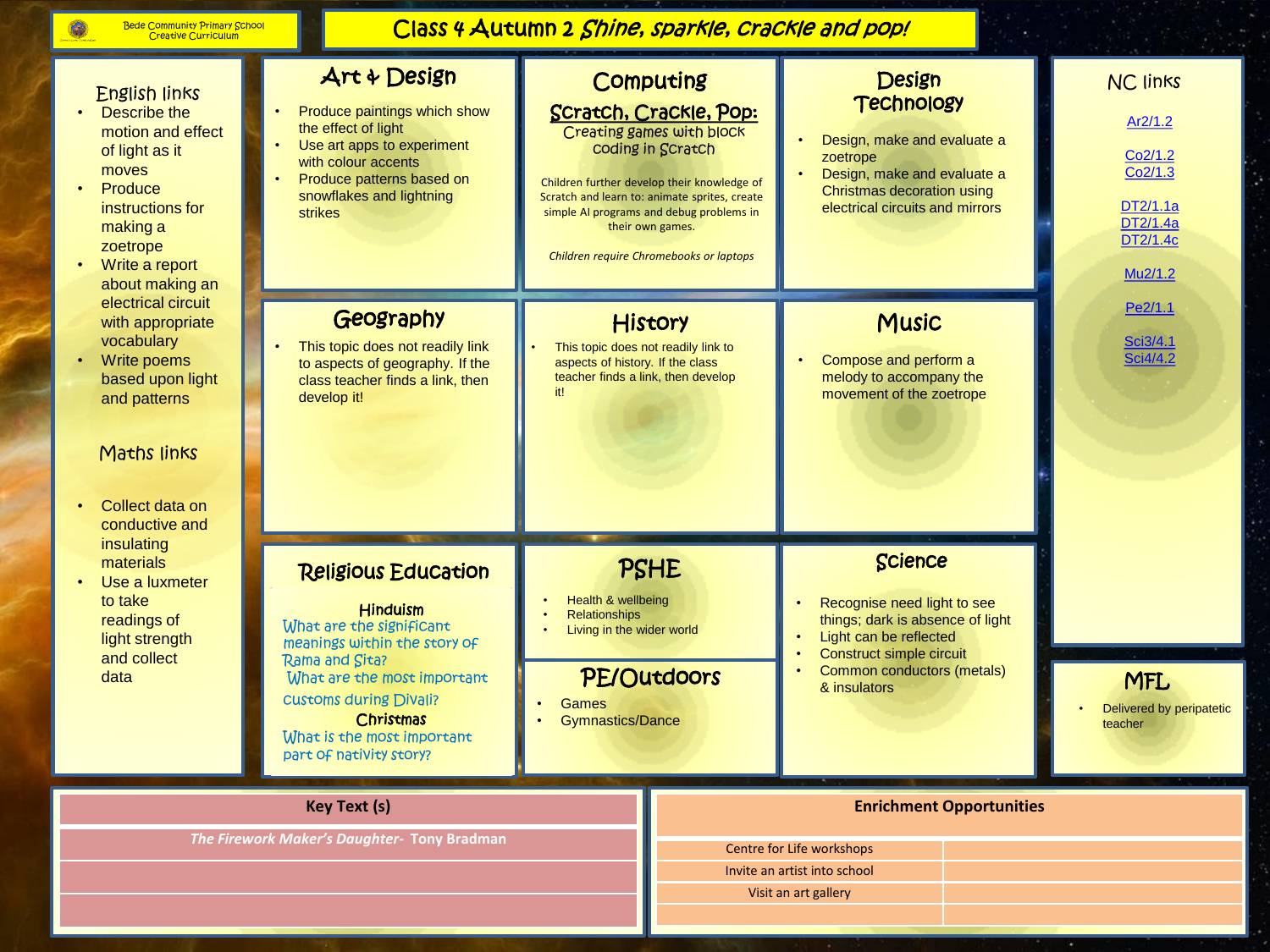6

# Class 4 Spring 1 Who were the Maya?

| <b>English links</b><br>Write a folktale<br>to explain how<br>something<br>came to be<br>Write a script<br>for a Maya<br>shadow puppet<br>show | Art & Design<br>Combine materials to make a<br>Maya paper mache mosaic<br>mask                                                                                                               | Computing<br>Mayan Makers:<br>Creating a 3D city using<br>MinecraftEDU                                                    | Children will plan and create their own Mayan<br>city. They will record algorithms for their<br>creations and look at the rules and respect we<br>need to have when working together online.<br>Children require laptops                                                                                                       | <b>Design</b><br><b>Technology</b><br>Create a shadow puppet theatre<br>to tell an ancient Maya story |                                                       | <b>NC links</b><br>Ar2/1.2<br>Co <sub>2</sub> /1.2<br>Co2/1.3<br>DT2/1.1a<br>DT2/1.2b<br>Ge2/1.1c<br>Ge2/1.2a<br>Ge2/1.3a |
|------------------------------------------------------------------------------------------------------------------------------------------------|----------------------------------------------------------------------------------------------------------------------------------------------------------------------------------------------|---------------------------------------------------------------------------------------------------------------------------|--------------------------------------------------------------------------------------------------------------------------------------------------------------------------------------------------------------------------------------------------------------------------------------------------------------------------------|-------------------------------------------------------------------------------------------------------|-------------------------------------------------------|---------------------------------------------------------------------------------------------------------------------------|
| Maths links<br>Make nets for<br>cuboids to<br>make a step<br>pyramid                                                                           | Geography<br>Identify hemispheres of the<br>globe<br>Focus on the biome of the<br>Amazon<br>Contrast the Amazon with the<br>UK<br>Locate countries and features<br>of South America on a map | Produce a timeline showing<br>Saxon events in AD<br>lives<br>Tree using shadow puppets<br>made in DT work                 | <b>History</b><br><b>Music</b><br>Compose a simple score to<br>follow the story told through<br>Maya events in BC, leading to<br>shadow theatre<br>Explain what was important to<br>the Maya - beliefs and customs<br>Explain how the Maya lived and<br>if rich/poor people had different<br>Retell the story of the Chocolate |                                                                                                       | Ge2/1.4a<br>Hi2/2.5<br>Mu2/1.2<br>Pe2/1.1<br>Sci3/4.1 |                                                                                                                           |
| Calculate<br>distances<br>between South<br>American<br>capital cities<br>Record<br>shadow length<br>data                                       | <b>Religious Education</b><br>Passover-Judaism<br>How important is it for<br>Jewish people to do<br>what God asks them to<br>do?                                                             | PSHE<br>Health & wellbeing<br><b>Relationships</b><br>Living in the wider world<br>PE/Outdoors<br><b>Gymnastics/Dance</b> |                                                                                                                                                                                                                                                                                                                                | <b>Science</b><br>Shadows (light blocked)<br>Patterns in size of shadow<br><b>MFL</b><br>teacher      |                                                       | Delivered by peripatetic                                                                                                  |
| <b>Key Text (s)</b><br>The Chocolate Tree- Mayan Folktale                                                                                      |                                                                                                                                                                                              |                                                                                                                           |                                                                                                                                                                                                                                                                                                                                | <b>Google Expeditions trip</b><br>Sage Gateshead Gamelan - shadowplay<br>composition                  | <b>Enrichment Opportunities</b>                       |                                                                                                                           |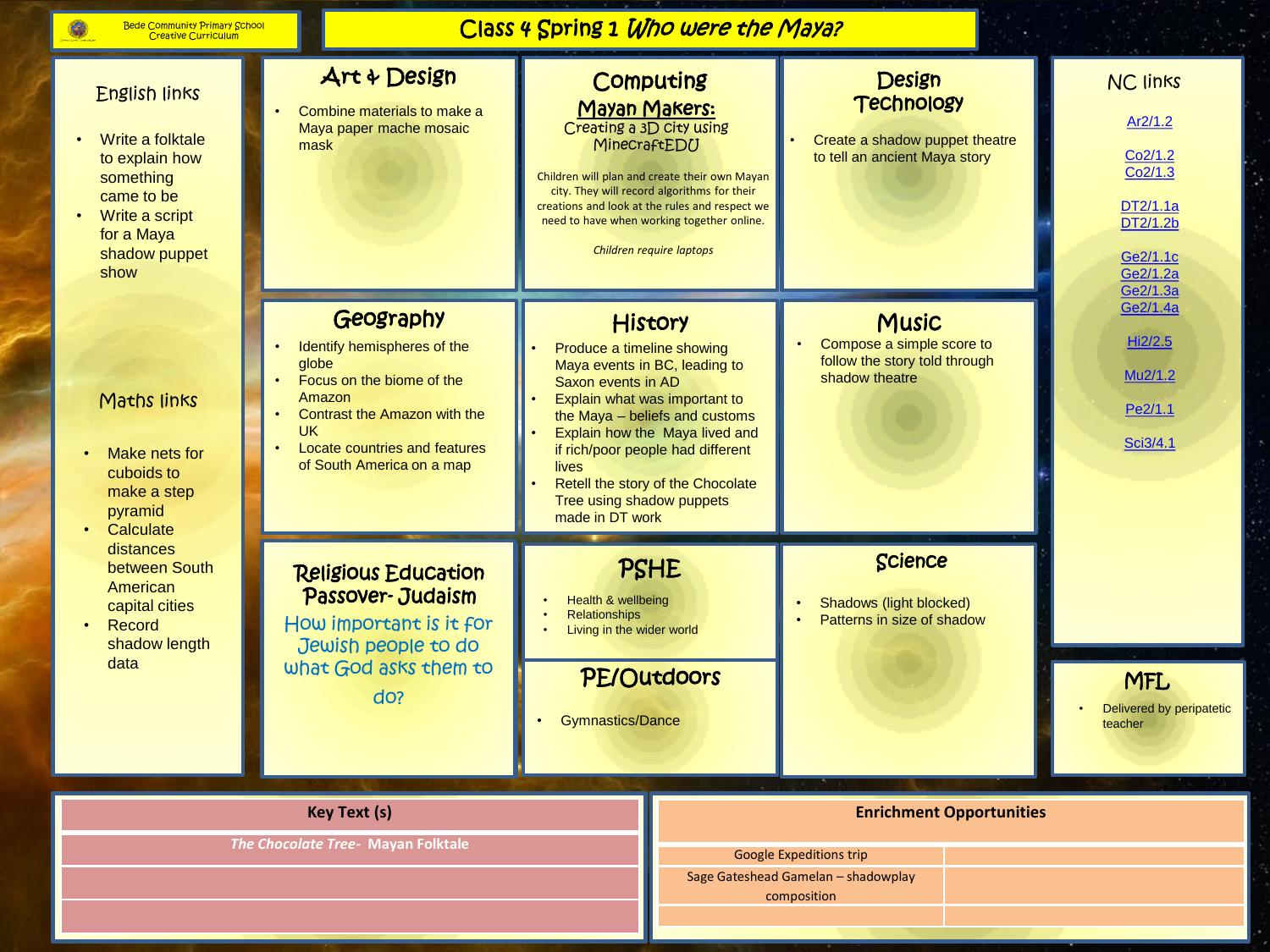6

# Class 4 Spring 2 Why is water valuable?

| <b>English links</b><br>Write a fact file<br>about the<br>narwhal<br>Produce a<br>poem based<br>upon silent<br>sounds (link to<br>deaf character) | Art & Design<br>Study paintings by Monet based<br>upon water<br>Use watercolours to create<br>different effects of water<br>Produce a painting to link to music<br>listened to in music                                                                                                               | Computing<br><b>HTML A-hoy:</b><br>How to create websites in<br><b>HTML</b><br>Children will learn to understand the<br>coding language of HTML, how it is used,<br>how it can be altered and the tags used to<br>create their own simple web page.<br>Children require Chromebooks or Laptops | <b>Design</b><br><b>Technology</b><br>Design and build a lighthouse to<br>protect sailors. (Link to previous<br>electricity work for functioning<br>light)                        | <b>NC links</b><br>Ar2/1.2<br>Ar2/1.3<br>Co2/1.1<br>Co2/1.6<br>DT2/1.1b<br>DT2/1.4c<br>Ge2/1.4a |
|---------------------------------------------------------------------------------------------------------------------------------------------------|-------------------------------------------------------------------------------------------------------------------------------------------------------------------------------------------------------------------------------------------------------------------------------------------------------|------------------------------------------------------------------------------------------------------------------------------------------------------------------------------------------------------------------------------------------------------------------------------------------------|-----------------------------------------------------------------------------------------------------------------------------------------------------------------------------------|-------------------------------------------------------------------------------------------------|
| Maths links<br>Collect<br>rainwater to<br>measure levels<br>and interpret                                                                         | Geography<br>Explain what the water cycle is and<br>produce labelled diagrams<br>Contrast maps of the UK with a<br>country from a drier climate, noting<br>differences in human settlement<br>Use resources from Water Aid to<br>discover how water is valued by<br>different people around the world | <b>History</b><br>Link to settlements along the Tyne<br>to historic use of the river - trade,<br>ship building and collier/coal<br>industry                                                                                                                                                    | <b>Music</b><br>Listen to classical music such as<br><b>Carnival of the Animals: Aquarium</b><br>and discuss imagery which it<br>conjures up                                      | Mu2/1.5<br>Mu2/1.6<br>Pe2/1.1<br>Sci4/3.1                                                       |
| data<br>Calculate<br>temperature<br>differences<br>when<br>heating/cooling                                                                        | <b>Religious Education</b><br>Easter<br>Is forgiveness always<br>possible?<br>How does Jesus'<br>resurrection/death and<br>life teach people about<br>forgiveness.                                                                                                                                    | PSHE<br>Health & wellbeing<br><b>Relationships</b><br>Living in the wider world<br>PE/Outdoors<br><b>Gymnastics/Dance</b>                                                                                                                                                                      | <b>Science</b><br>Groups as solids, liquids, gases.<br>Compare.<br>Explain changed state with<br>heating and cooling (°c)<br>Role of evaporation &<br>condensation in water cycle | <b>MFL</b><br>Delivered by peripatetic<br>teacher                                               |
|                                                                                                                                                   | <b>Key Text (s)</b><br>Why The Whales Came- Michael Morpurgo                                                                                                                                                                                                                                          |                                                                                                                                                                                                                                                                                                | Shipbuilding heritage at Discovery Museum<br>Raise money for Water Aid                                                                                                            | <b>Enrichment Opportunities</b>                                                                 |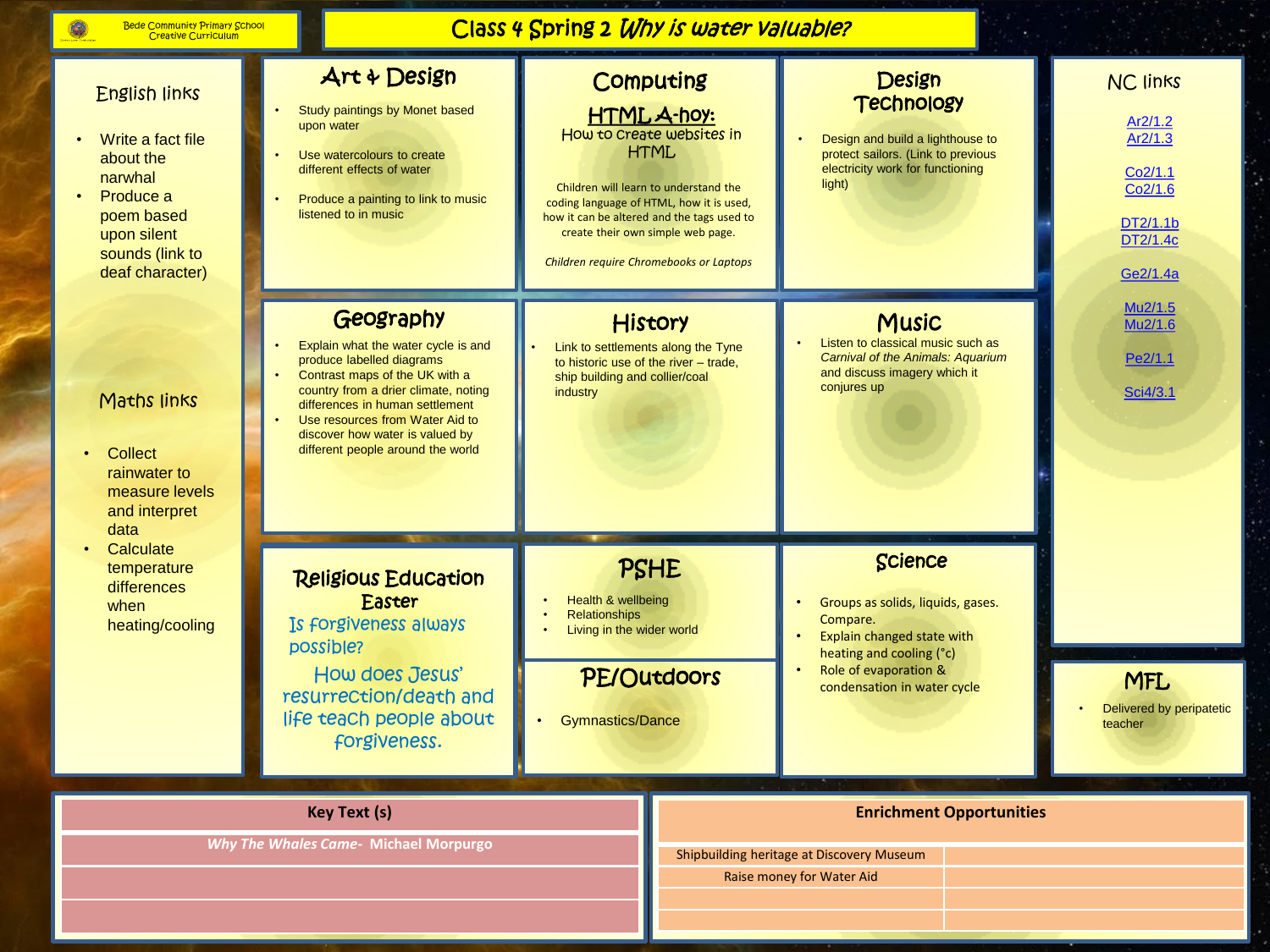6

# Class 4 Summer 1 Local Heroes

| <b>English links</b><br>Produce a<br>report or<br>informative text<br>about<br>Gateshead's<br>famous<br>residents<br>Write a fact file<br>about a famous<br>resident<br>Write from the<br>perspective of<br>a character in<br>the Blaydon<br>Races painting<br>Maths links<br><b>Measure</b><br>accurately to<br>make the High<br><b>Level Bridge</b><br><b>Use</b><br>coordinates<br>when looking<br>at a map or<br>plan<br>Calculation<br>problems<br>linked to<br>production in<br>Swan's factory<br>in Benwell | Art & Design<br>Produce stained glass windows<br>like William Wailes did<br>Produce a Blaydon Races style<br>painting, showing famous local<br>faces from the modern era                               | <b>Technology Blog:</b><br>Creating a blog about<br>advances in technology                                                                                                                                   | Computing<br>Children will learn about different<br>technologies both old and new, about<br>inventors and the different components of a<br>computer which they will then present in a<br>blog.<br>Children require Chromebooks or Laptops | <b>Design</b><br><b>Technology</b><br>Produce a scale model of the High<br><b>Level Bridge</b>                 |  | <b>NC links</b><br>Ar2/1.2<br>Ar2/1.3<br>Co <sub>2</sub> /1.6<br>DT2/1.2a<br>DT2/1.3c<br>Ge2/1.3b<br>Ge2/1.4c |
|--------------------------------------------------------------------------------------------------------------------------------------------------------------------------------------------------------------------------------------------------------------------------------------------------------------------------------------------------------------------------------------------------------------------------------------------------------------------------------------------------------------------|--------------------------------------------------------------------------------------------------------------------------------------------------------------------------------------------------------|--------------------------------------------------------------------------------------------------------------------------------------------------------------------------------------------------------------|-------------------------------------------------------------------------------------------------------------------------------------------------------------------------------------------------------------------------------------------|----------------------------------------------------------------------------------------------------------------|--|---------------------------------------------------------------------------------------------------------------|
|                                                                                                                                                                                                                                                                                                                                                                                                                                                                                                                    | Geography<br>What did Victorian Gateshead look<br>like? Compare a map from the<br>past to the modern day.<br>From aerial photos, produce a<br>labelled diagram of Saltwell Park                        | History<br>What did William Wailes leave<br>behind to Gateshead?<br>What was so special about the<br>High Level Bridge? Why was it<br>needed?<br>What have James Renforth and<br>Alan Shearer got in common? |                                                                                                                                                                                                                                           | <b>Music</b><br>Learn a famous Geordie song,<br>such as the Blaydon Races                                      |  | Hi2/2.1<br>Mu2/1.1<br>Pe2/1.1<br>Sci4/4.2                                                                     |
|                                                                                                                                                                                                                                                                                                                                                                                                                                                                                                                    | <b>Religious Education</b><br>Christianity, Islam/<br>Judaism/Hinduism/<br><b>Sikhism</b><br><b>Signs and symbols</b><br>What are the uses<br>and importance of<br>different artefacts<br>and symbols? | Health & wellbeing<br>$\bullet$<br>Living in the wider world<br><b>Games</b><br><b>Athletics</b>                                                                                                             | PSHE<br>PE/Outdoors                                                                                                                                                                                                                       | <b>Science</b><br>Recap knowledge of circuits to<br>discover who Joseph Swan was<br>and why he is a local hero |  | <b>MFL</b><br>Delivered by peripatetic<br>teacher                                                             |
| <b>Key Text (s)</b><br><b>Charlotte's Web- E B White</b>                                                                                                                                                                                                                                                                                                                                                                                                                                                           |                                                                                                                                                                                                        |                                                                                                                                                                                                              | <b>Enrichment Opportunities</b><br>Visit the Quayside for visual evidence<br><b>Visit Cragside House</b>                                                                                                                                  |                                                                                                                |  |                                                                                                               |
|                                                                                                                                                                                                                                                                                                                                                                                                                                                                                                                    |                                                                                                                                                                                                        |                                                                                                                                                                                                              | Visit the Discovery Museum<br><b>Visit Jesmond Dene</b><br><b>Visit Saltwell Park</b><br>See Bewick's tools at Newcastle library                                                                                                          |                                                                                                                |  |                                                                                                               |